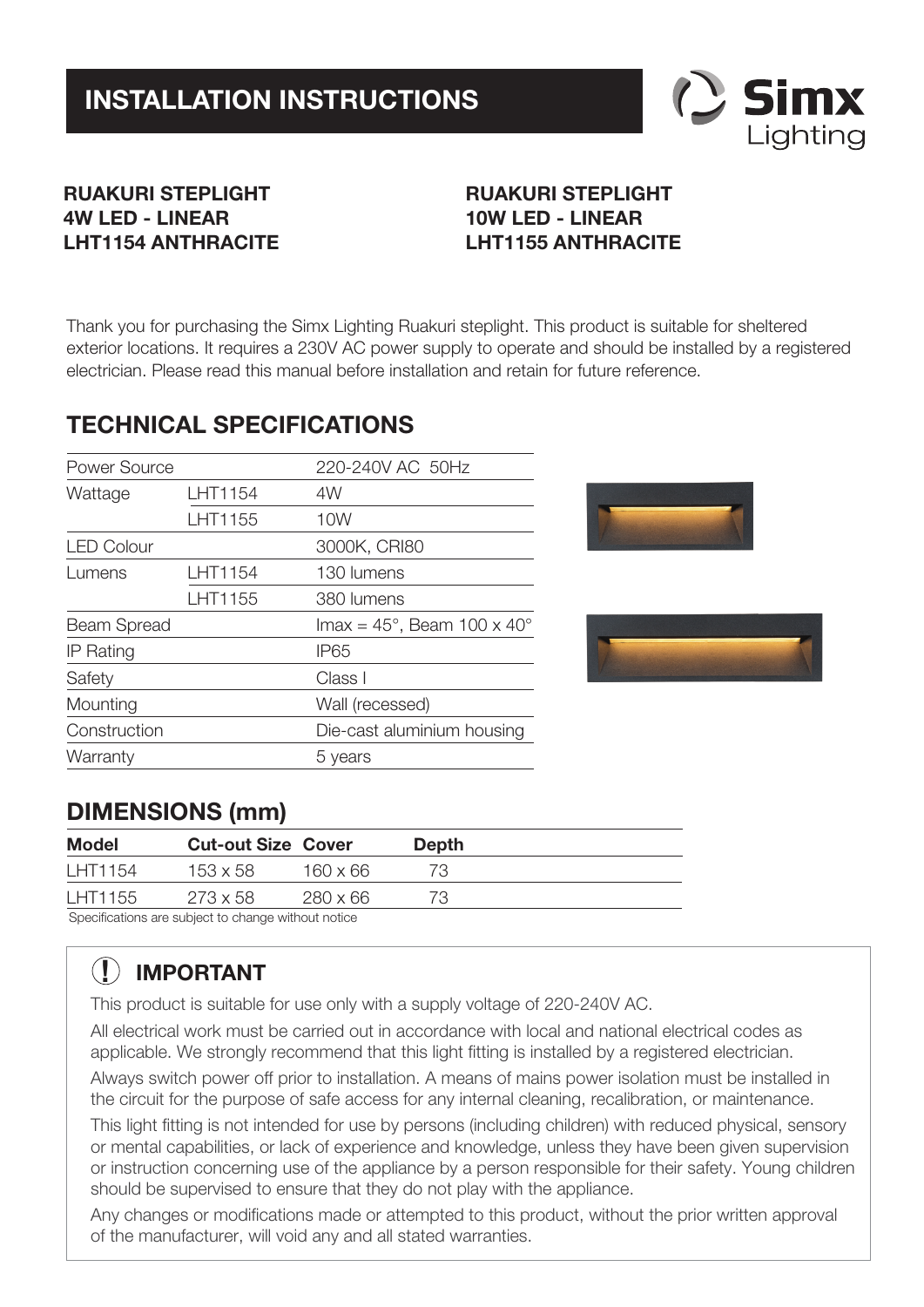## **BEFORE YOU START**

#### **Please read all the instructions prior to installation.**

The Ruakuri steplight should be wired to its own light switch. Do not interconnect with other lamp types on the same switch.

To achieve best results, please consider the following points:

- This light fitting is rated to IP65 making it suitable for exposed exterior locations. Please ensure the desired location does not exceed this rating.
- The recommended mounting height is between 400-600mm above ground level.
- An earth connection must be used for electrical safety.

### **INSTALLATION**

#### **We strongly recommend this light fitting is installed by a registered electrician**

- Switch off the power supply before commencing any electrical work.
- Select desired mounting location and cut hole into the wall. Care should be taken to avoid drilling or screwing into concealed electrical wiring/plumbing (see dimensions - Fig. 2).
- Connect the power supply through the flush box to the external cabling of the light base. Incorrect polarity may cause catastrophic failure of the driver or LED (Fig. 4).
- Fit the supplied flush box into the wall aperture. Secure in place with the swing-out stays or with liquid adhesive or slurry (Fig. 3).
- Clip the luminaire into the flush box (Fig. 5).
- Reconnect power supply and test.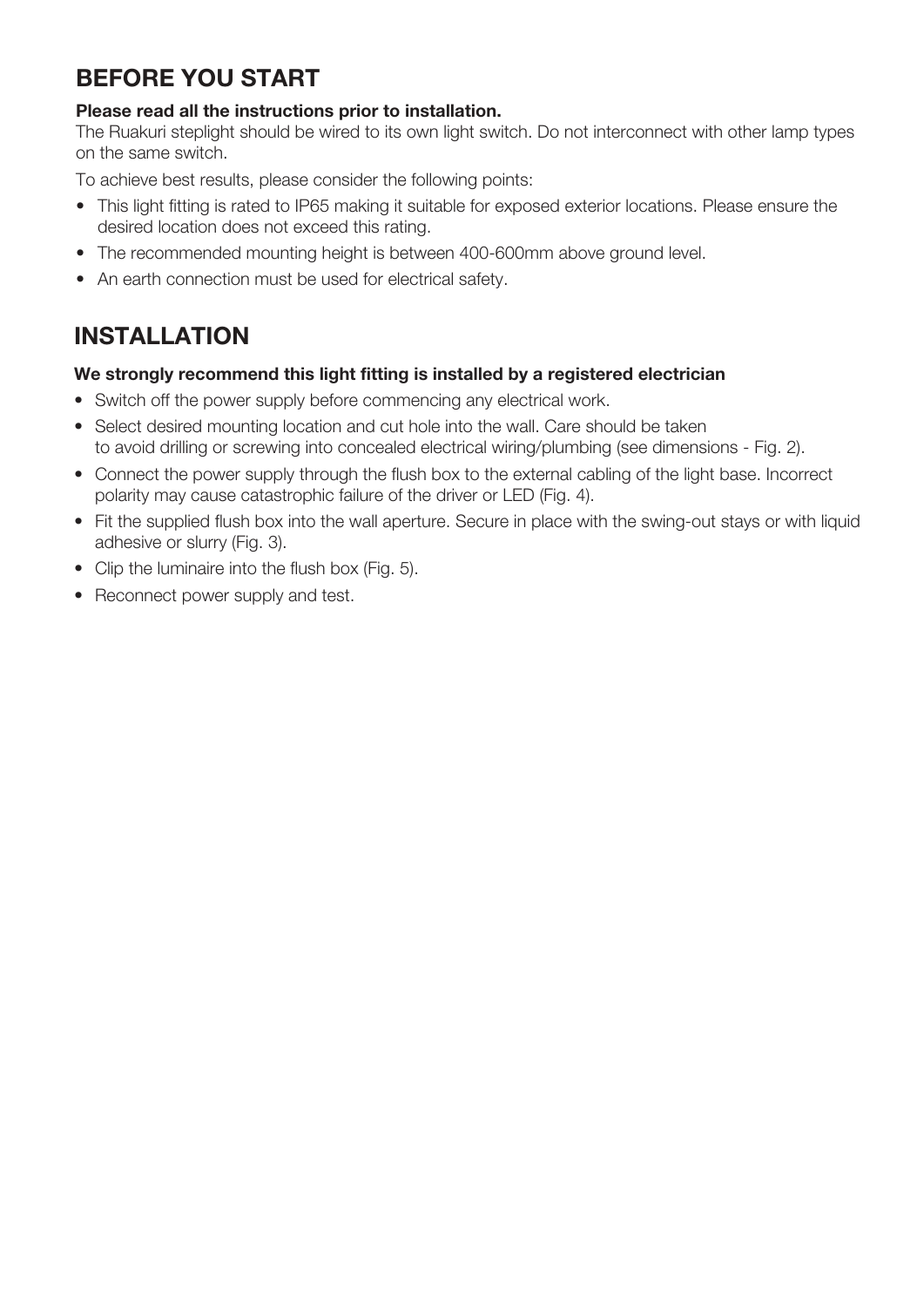